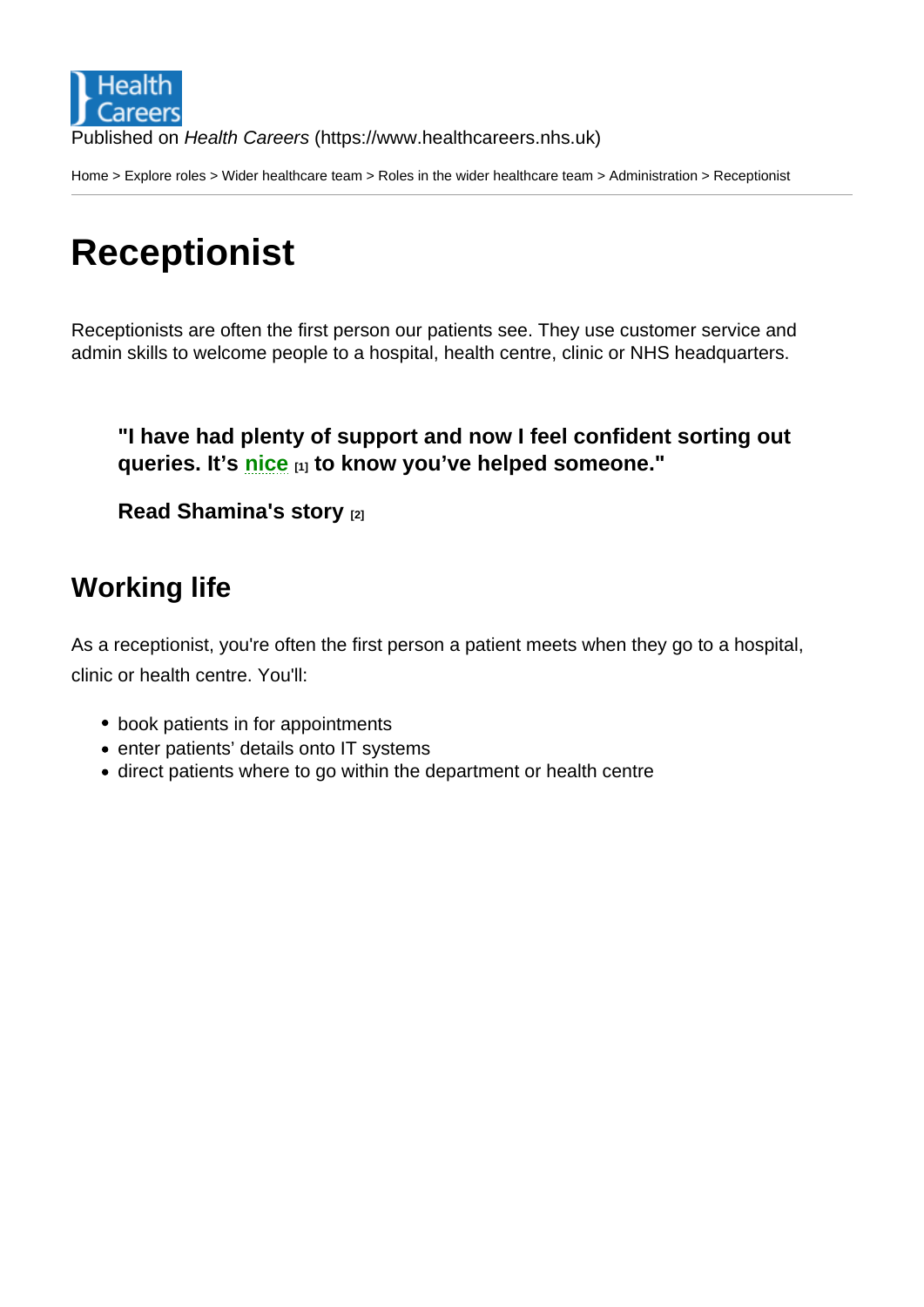

As well as dealing with patients face-to-face, receptionists often:

- answer phones, sometimes directing calls to other staff through the switchboard or phone system
- book appointments by phone
- answer queries from patients and other staff

Patients and their relatives can be nervous or upset when they visit a hospital or clinic so as a receptionist, you may have to calm them down or reassure them. Some receptionists may combine the job with other admin duties, such as:



- $\bullet$  filing
- chasing up reports
- photocopying
- inputting data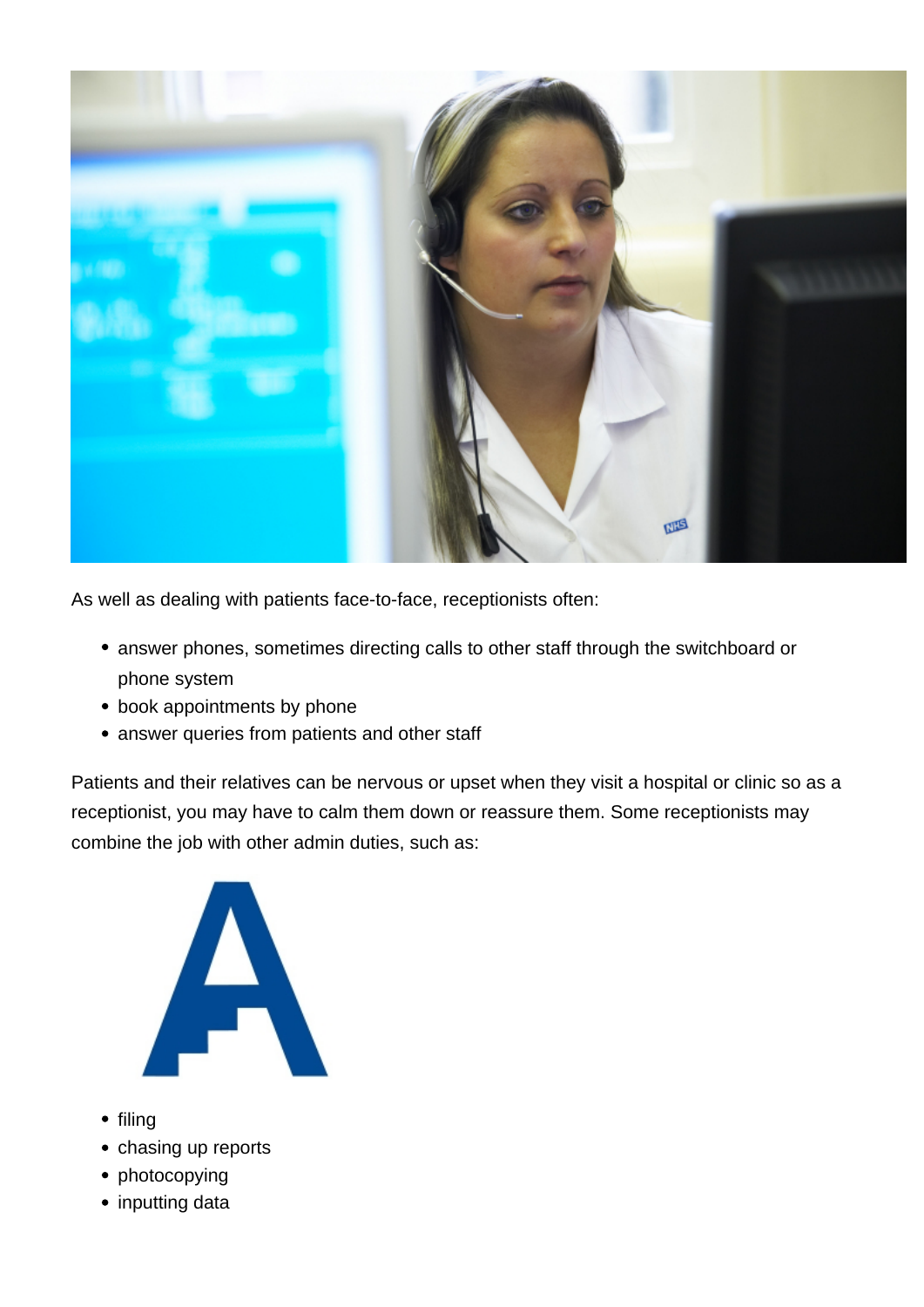- ordering stationery
- word processing

Receptionists work with clerks, health records staff and other admin staff. Depending on where you work, you'll have contact with healthcare professionals such as GPs [3] or nurses [4] . If you work in a specialist clinic or in a health centre you may also deal with, for example, podiatrists  $[5]$ , physiotherapists  $[6]$  and occupational therapists  $[7]$ .

## Pay and benefits

As a receptionist you would typically be paid at Agenda for Change  $_{[8]}$  band 2 or 3. Receptionists work standard hours of around 37.5 a week. Some staff may work shifts, which could involve nights, early starts, evenings and weekends.

You'll also have access to our generous pensio[n scheme and health](https://www.healthcareers.nhs.uk/working-health/working-nhs/nhs-pay-and-benefits/agenda-change-pay-rates/agenda-change-pay-rates) service discounts, as well as 27 days of annual leave, plus bank holidays, which increases the longer you're in service.

#### Entry requirements, skills and interests

There are no set entry requirements to become a receptionist. Employers usually expect good literacy, numeracy and IT skills. They may ask for GCSEs or equivalent qualifications. Employers often ask for relevant work experience. Even where this is not specified, it would be an advantage if you have worked in an admin or customer service role.

Some receptionists may combine the job with other admin duties

## Personal Characteristics

Receptionists need to:

- be friendly and welcoming
- be patient and understanding
- follow instructions and procedures
- work accurately and methodically
- work in a team but use their own initiative
- work with all types of people
- deal with people who may be angry or upset
- be confident using the phone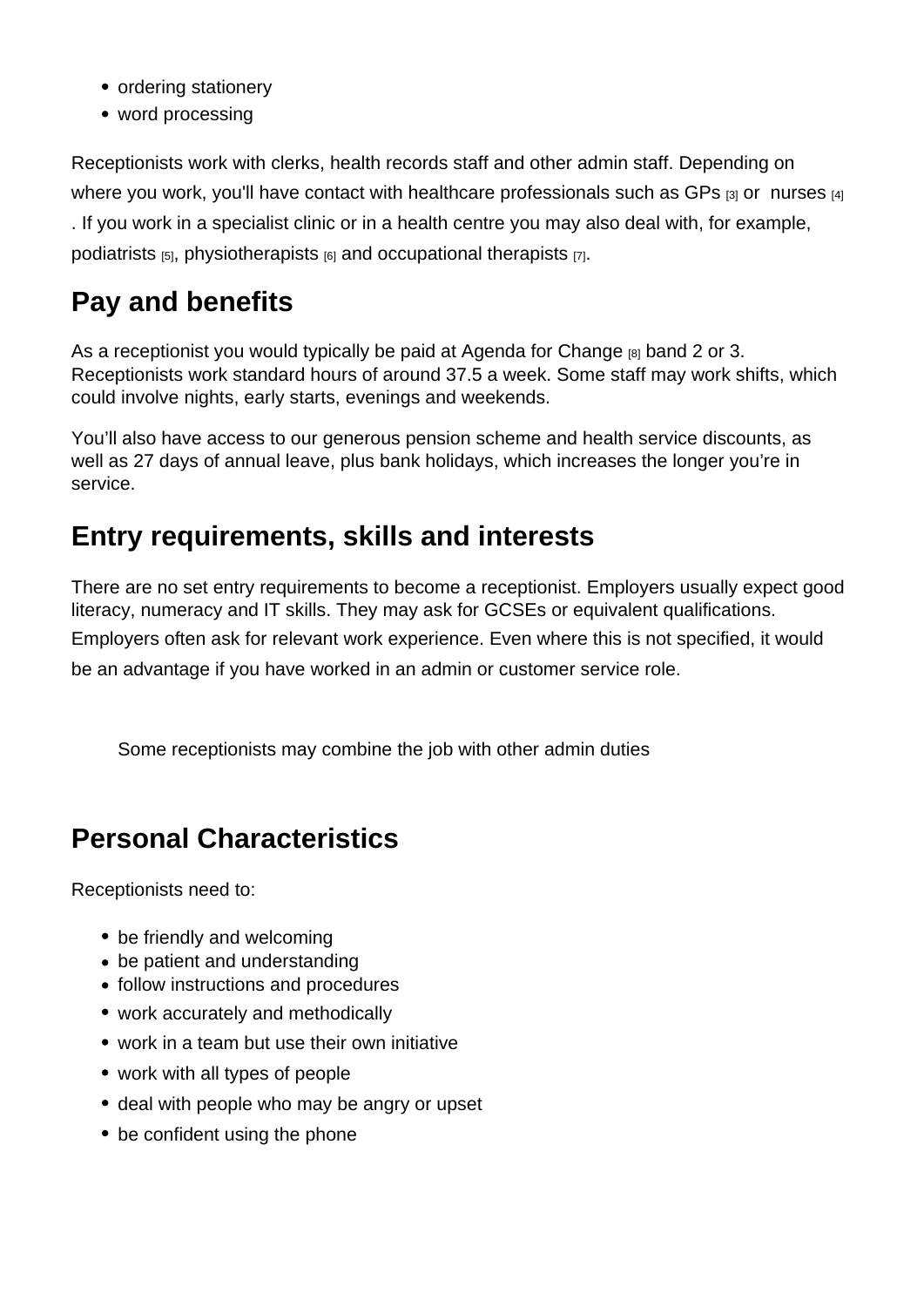## Skills required

- organisation skills
- good communication skills
- $\bullet$  IT skills
- excellent customer service skills

## Training and development

You will get the training you need to do the job. This includes an introduction to the department, how to use the IT and phone equipment and the procedures to follow. You may also have training in customer care.You may be offered the chance to take qualifications such as NVQs or those from:

- Association of Medical Secretaries [9], Practice Managers, Administrators and Receptionists [10] [10](AMSPAR)
- British Society of Medical Secretaries and Administrators [11] (BSMSA)

Som[e receptionists](http://www.amspar.com) b[ec](http://www.amspar.com)ome members of AMSPAR or BSMSA. Both AMSPAR and BSMSA offer [training, online forums and newsletters so staff can netwo](http://www.bsmsa.org.uk)rk with others doing the same type of work.

#### Where the role can lead

With further training and qualifications you could consider supervisory and managerial posts higher bands. You could become a team leader, coordinating the work of a team of reception and allied staff. Latee in your career, you could become a manager, responsible for the staff in a broader department. Some receptionists move into specialist roles such as medical secretary or PA. Others move into areas such as finance or HR. You may also have the opportunity to move into informatics, specialising in electronic data, or into IT.

Live vacancies